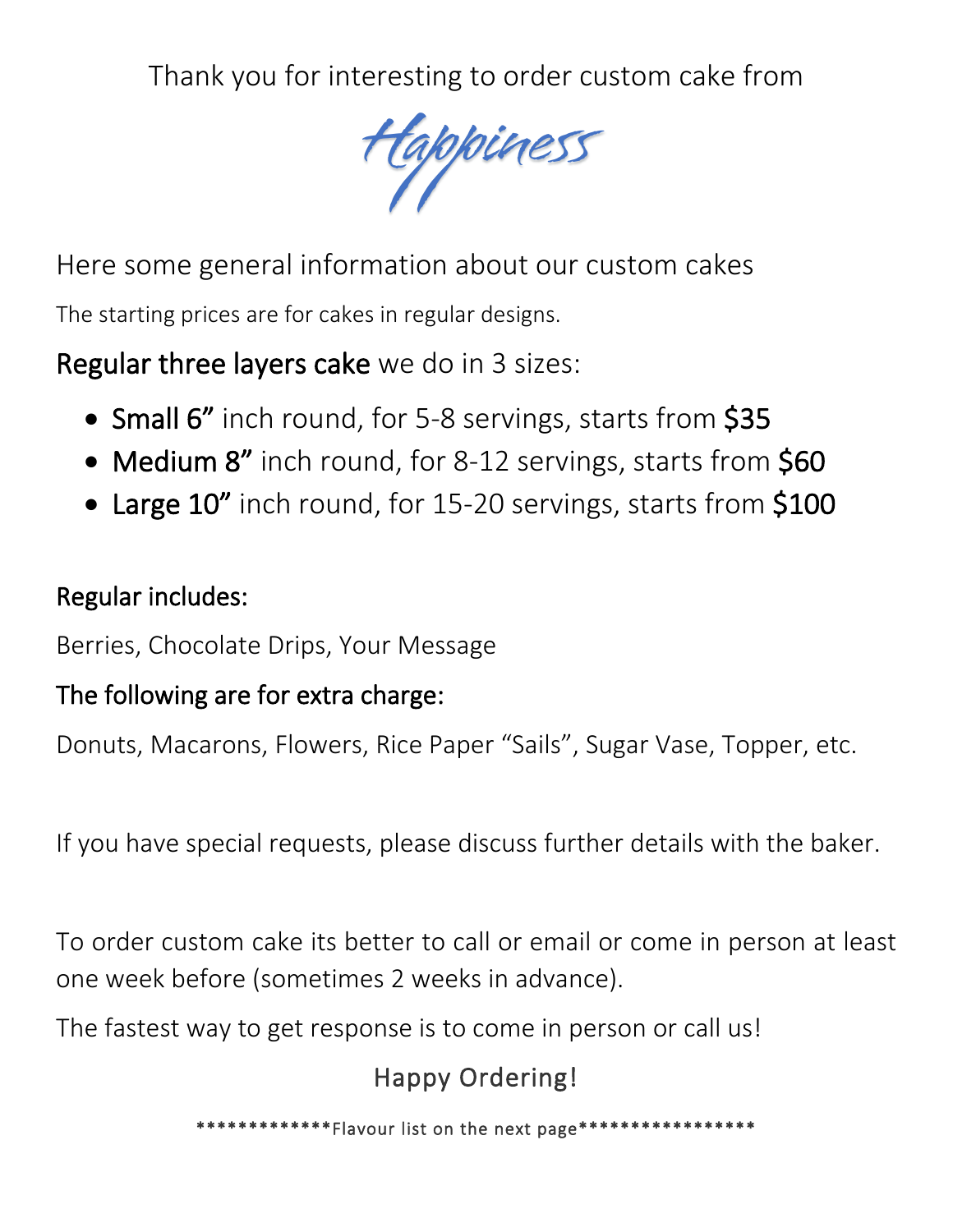# Regular three layers cake Flavour List:

## • French Vanilla

(Three layers of vanilla sponge with vanilla whipped cream with Mascarpone cheese, vanilla custard, chocolate crispy pearls in between. Finished with vanilla buttercream, white chocolate drips and fresh berries)

• Strawberry & Lemon<br>(Three layers of vanilla sponge with vanilla whipped cream with Mascarpone cheese, lemon custard, fresh) strawberries in between. Finished with vanilla buttercream, white chocolate drips and fresh berries)

### • Triple Milk

(Three layers of vanilla sponge with vanilla whipped cream, dulce de leche, walnuts in between. Finished with vanilla buttercream, milk chocolate drips and fresh berries)

### • Triple Chocolate

(Three layers of chocolate sponge with whipped cream with cacao powder, chocolate ganache, chocolate crispy pearls in between. Finished with vanilla buttercream, dark chocolate drips and fresh berries)

## • Choco Berry

(Three layers of chocolate sponge with vanilla whipped cream with Mascarpone cheese, chocolate ganache, fresh berries in between. Finished with vanilla buttercream, dark chocolate drips and fresh berries)

## • The OREO

(Three layers of chocolate sponge with vanilla whipped cream with Mascarpone cheese and OREO cookies crumbles in between. Finished with vanilla buttercream, dark chocolate drips and fresh berries)

## • Baileys & Coffee

(Three layers of chocolate sponge soaked with Baileys Liqueur, whipped cream with coffee extract frosting, chocolate ganache, chocolate crispy pearls in between. Finished with vanilla buttercream, dark chocolate drips and fresh berries)

#### • Ferrero Rocher

(Three layers of chocolate sponge with buttercream with cacao powder and Nutella, salted caramel, roasted hazelnuts in between. Finished with vanilla buttercream, milk chocolate drips and fresh berries)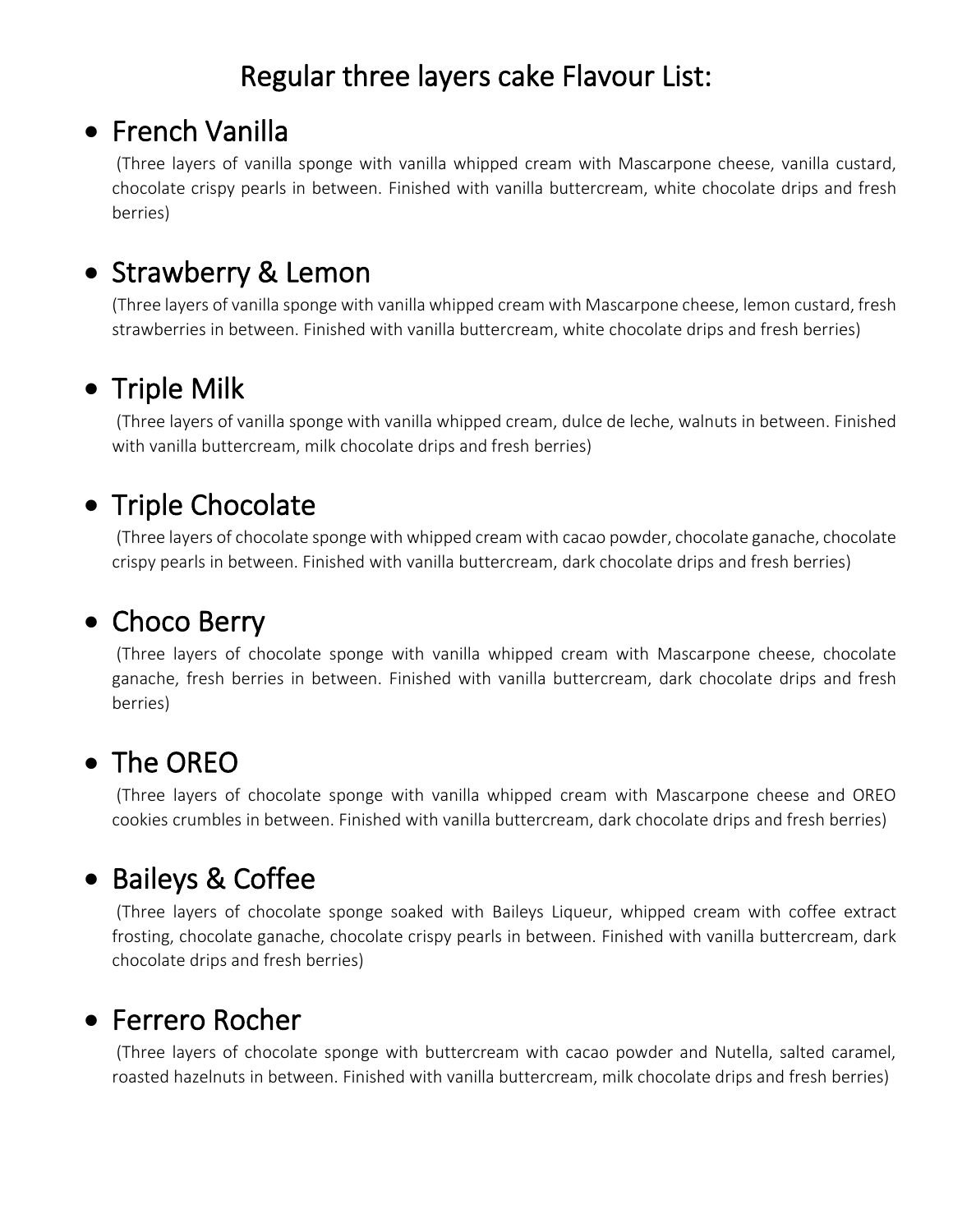## • Red Velvet

(Three layers of red velvet sponge with vanilla Philadelphia cream cheese frosting in between. Finished with vanilla buttercream, dark chocolate drips and fresh berries)

### • Poppyseed & Lemon

(Three layers of vanilla sponge with poppyseeds and lemon zest, vanilla cream cheese frosting, lemon curd, chocolate crispy pearls in between. Finished with vanilla buttercream, white chocolate drips and fresh berries)

### • Carrot & Pecan

(Three layers of cinnamon sponge with carrots and pecans, vanilla cream cheese frosting in between. Finished with vanilla buttercream, milk chocolate drips and fresh berries)

#### • Black Forest

(Three layers of chocolate sponge with vanilla whipped cream with Mascarpone cheese, chocolate ganache, sour cherry in between. Finished with vanilla buttercream, dark chocolate drips and fresh berries)

#### • Peanut Butter & Jam

(Three layers of vanilla sponge with peanut butter whipped cream, strawberry jam and peanuts in between. Finished with vanilla buttercream, milk chocolate drips and fresh berries)

## • Honey (only available in Medium 8' inch size)

(four layers of honey sponge with vanilla whipped cream with Mascarpone cheese in between. Finished with honey crumbles and fresh berries)

# • Napoleon (only available in Medium 8' inch size)

(Six layers of puff pastry crunch with vanilla custard in between. Finished with crunchy crumbles and fresh berries)

#### • Marshmallow (only available in Medium 8' inch size)

(2 layers of vanilla sponge hiding in light and fluffy vanilla souffle, covered in dark chocolate ganache with fresh berries on top)

# If you require something we did not mention above, feel free to ask the baker if its possible to turn your idea into life.

\*\*\*\*\*\*\*\*\*\*\*\*\*Please Read TIPS on next page \*\*\*\*\*\*\*\*\*\*\*\*\*\*\*\*\*\*